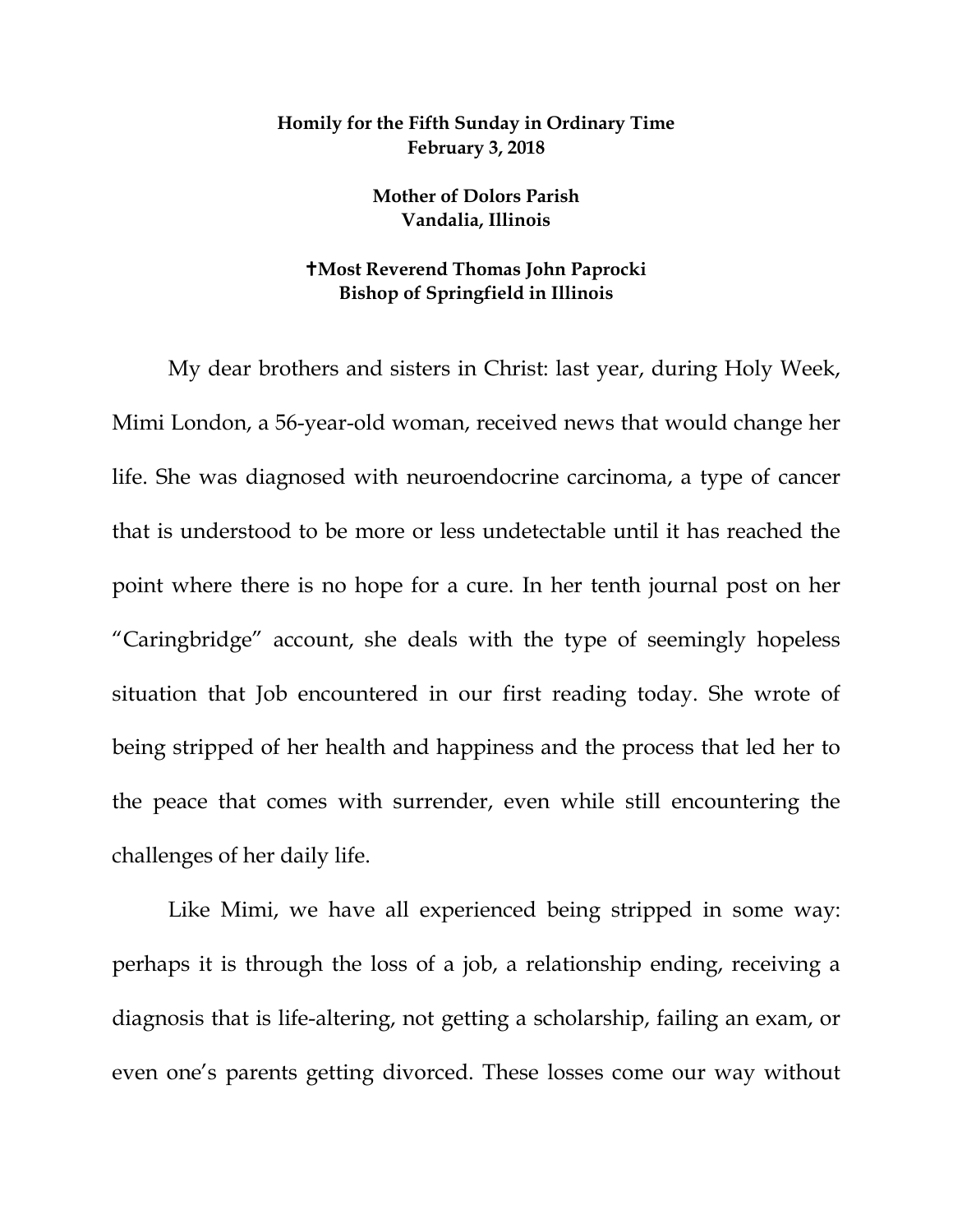our wanting them to be part of our lives. A common reaction to these sorts of situations is to wonder, "Why me?" or to think that "life is not fair" and in doing so, let our misfortune get the best of us. However, dwelling on the situation or even blaming ourselves or others does not change our situation. As a matter of fact, the hope that comes from our surrendering ourselves to our Lord and His plan for our lives is the only remedy to the sense of despair that we may experience in these difficult situations.

My dear brothers and sisters in Christ, this sort of surrender is an act of the will. While being stripped of something that we value is out of our control, surrendering ourselves to God is a choice that we make. Just a few moments ago we heard the account of how Job lost everything that was dear to him: his wife, children, property and ultimately his health. If that was not bad enough, Job's friend, Eliphaz, rather than being supportive, accused him of being responsible for his misfortune due to his sins. In the midst of all of this, Job understandably moves from being helpless to being hopeless, for he feels that God has abandoned him and sees no reason to live. However, once Job came to the understanding that he was not in control and surrendered his life into God's hands, he found the peace that he was so desperately wanting. So, let us always remember that when we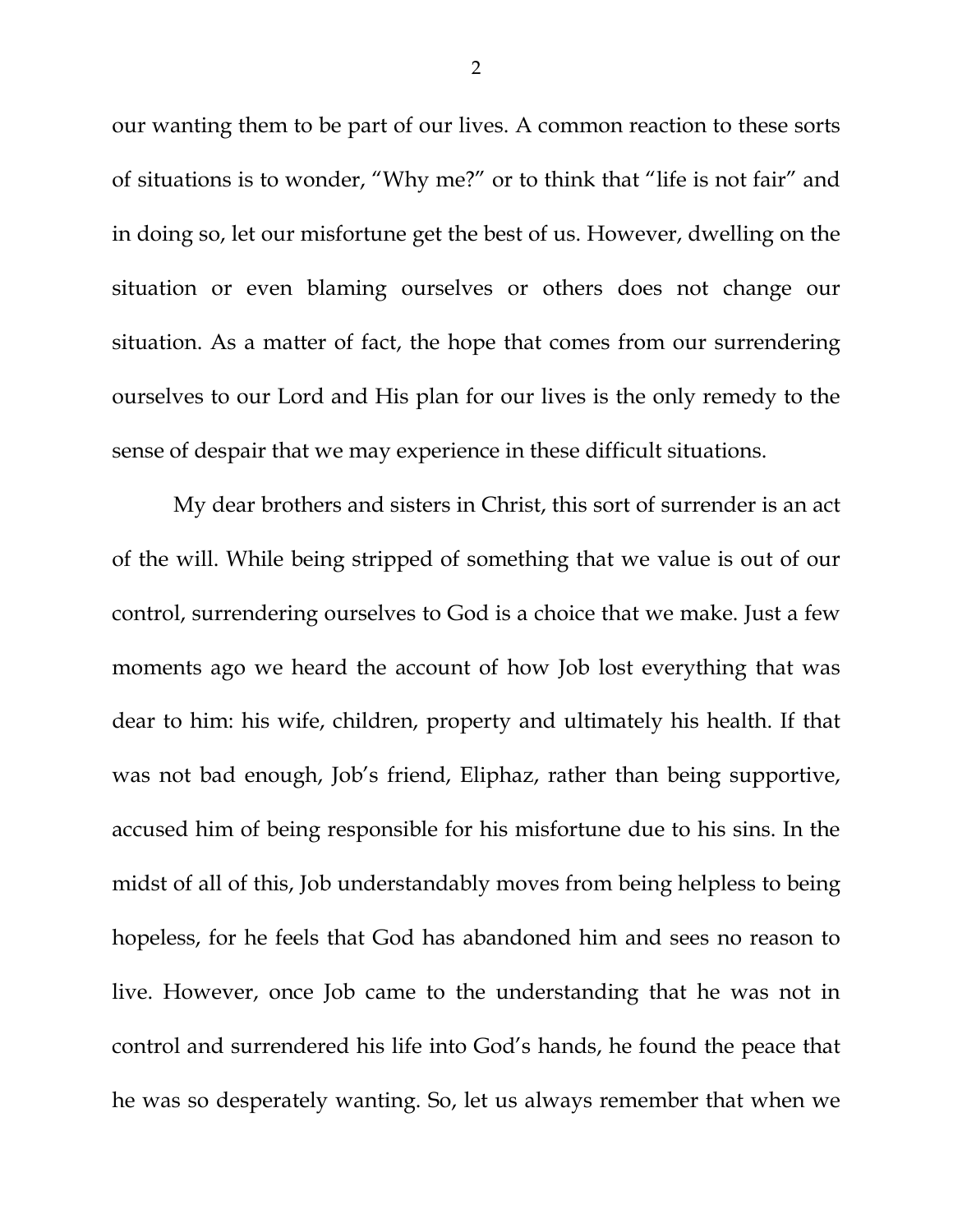encounter situations that seem bleak, or when we, like Job, feel like we cannot afford to lose anything else, it is only when we surrender ourselves to the Lord's will that we will experience peace.

Our Gospel reading today addresses this same concept of surrendering our lives to the will of our Heavenly Father. In the account that we heard from Mark's Gospel, Jesus spent all day healing in Capernaum, and when the disciples encouraged Him to stay longer to continue healing the next day, our Lord obeyed instead the will of His Father and went on to another town. This action of Our Lord shows that way to surrender one's own will to the will of God is by listening to our Lord and obeying His commands. Jesus gave us the perfect example of this: He prayed often, speaking to His Father to understand His Father's will. If Jesus, the Son of God, needed to "check in" with His Father, then we certainly need to do the same. May we be ever attentive to the voice of our Lord as He speaks to us in the silence of our hearts through sacred Scripture, the Church and those holy people around us, and so be open to the grace that the Lord gives us when we surrender our lives to His will.

My dear brothers and sisters in Christ, our Lord knows what it is like to be abandoned, misunderstood, to lose relationships, and to have a faith

3